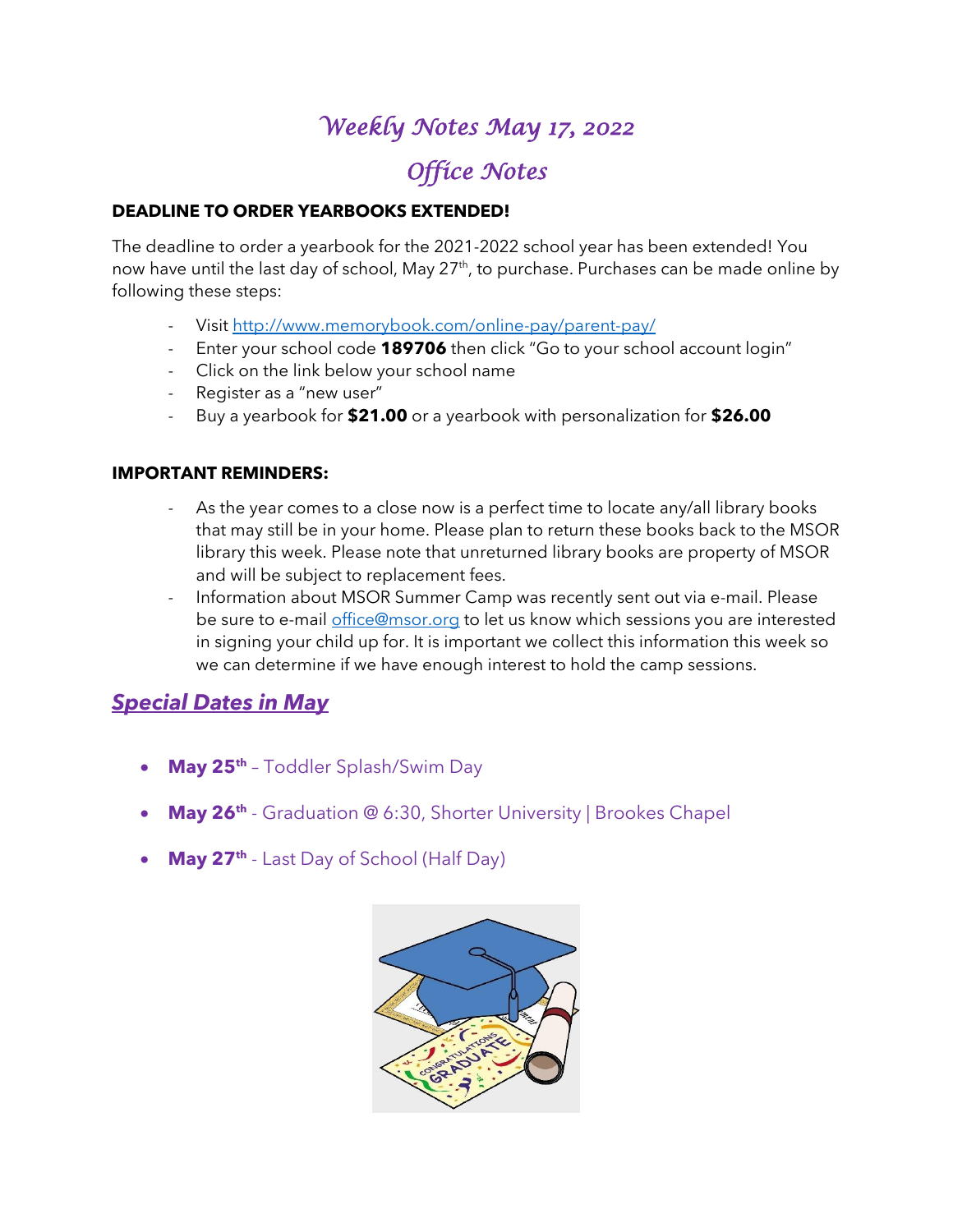# LAST CALL FOR LOST & FOUND

| Item                                                                                    | <b>Manufacturer</b>     | <b>Size</b>        |
|-----------------------------------------------------------------------------------------|-------------------------|--------------------|
| Gray fleece short zip jacket                                                            | <b>Children's Place</b> | 7/8                |
| Denim jacket                                                                            | <b>Wonder Nation</b>    | S <sub>6/7</sub>   |
| Black jacket quilted front cotton sleeve                                                | <b>Wonder Nation</b>    | 4T                 |
| Navy full zip jacket                                                                    | <b>Children's Place</b> | $4 \mathbf{x}$ s   |
| Red polyester full zip hoodie w<br>red/black stripe sleeve                              | xersion                 | S 8 reg            |
| Navy full zip jacket w med blue trim                                                    | Old Navy                | no size            |
| Green/Olive full zip hoodie                                                             | <b>Urban Pipeline</b>   | Large              |
| Hot Pink full zip jacket                                                                | Columbia                | 7/8                |
| Green Hoodie w Roots and Beaver on L<br>front                                           | rootskids               | 4T                 |
| Black jacket quilted with hood                                                          | WhiteSierra             | M                  |
| Navy/Medium Blue Reversible to fleece<br>jacket                                         | zeroxposur              | maybe<br>м         |
| T shirt stripes of cream coral and navy                                                 | Cat&Jack                | S <sub>6/7</sub>   |
| Black/Gray polyester full zip jacket<br>w/neon green hoodie liner                       | Champion                | M 8-10             |
| Gray polyester full zip jacket                                                          | <b>Russell</b>          | $S6-7$             |
| Black puffy jacket w/lime zipper and<br>lined hood                                      | zeroxposur              | size<br>10/12      |
| Two tone (Navy Aqua?) hooded pullover<br>with pouch front pocket                        | adidas                  | size<br>10/12      |
| Burgandy Poly short zip pullover has<br>Cartersville Country Club emblem on L<br>sleeve | <b>PING</b>             | <b>Adult</b><br>M  |
| <b>Gray sweat pants</b>                                                                 | adidas                  | <b>Adult</b><br>XL |
| Dark Gray tee shirt (Game Over)                                                         | wonder nation           | XL 14-<br>16       |
| Gray full zip sweat jacket                                                              | <b>GAP</b>              | T 4                |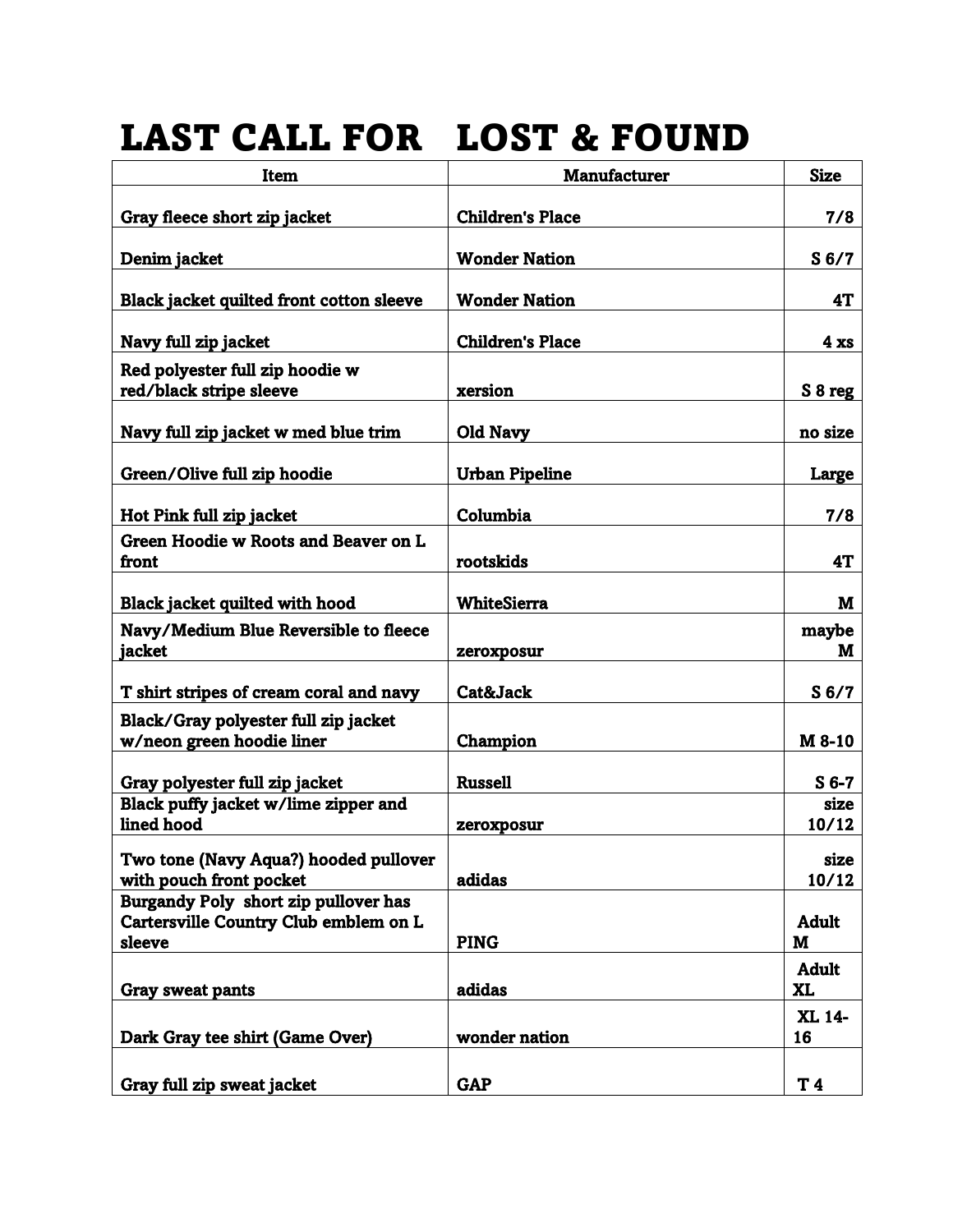

**If you see an item that belongs to your child, please contact the office! 706.232.7744 or [office@msor.org](mailto:office@msor.org)**

**Unclaimed items will be donated at the end of the school year.**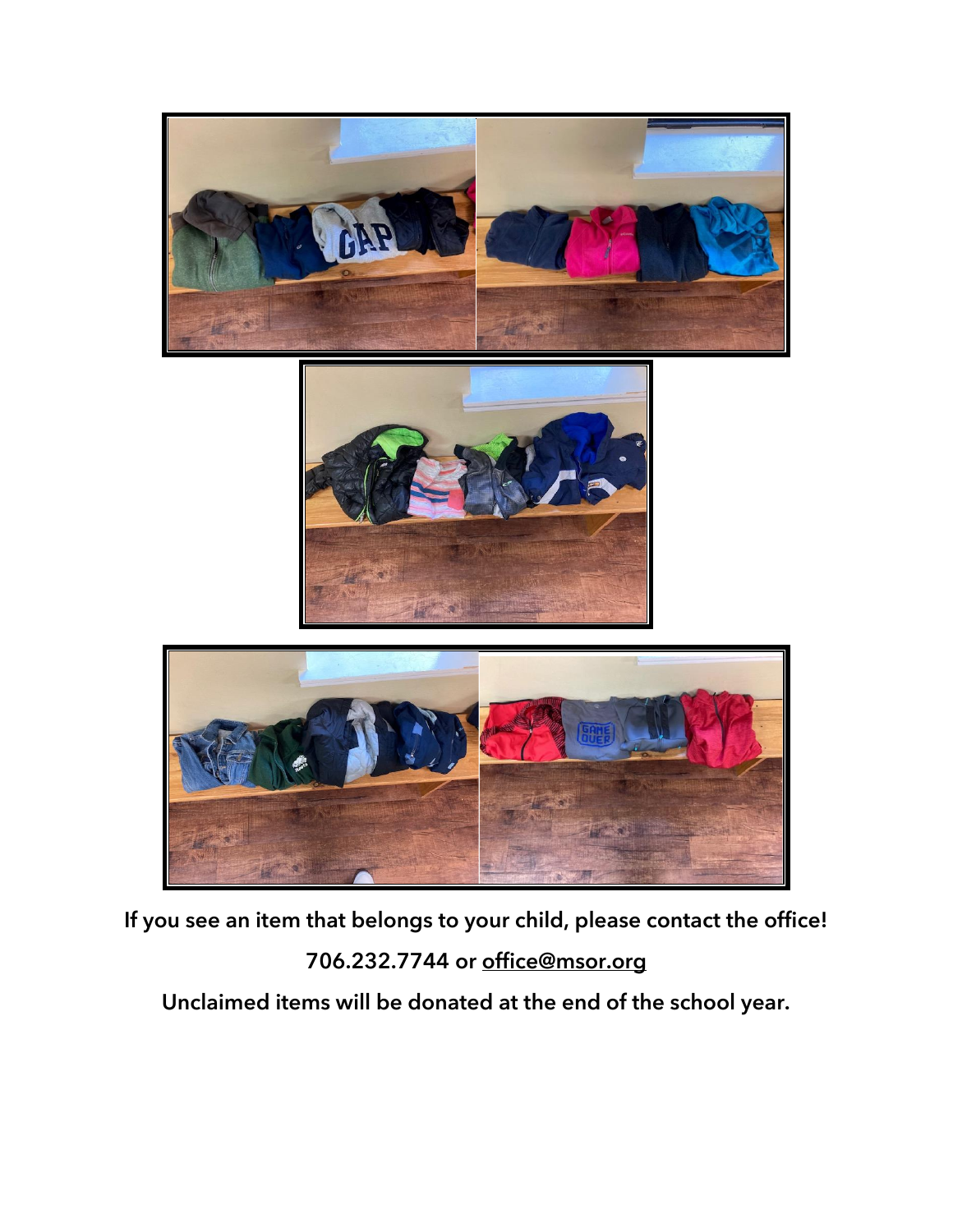### *Ms. Ginny & Ms. Kelly's Class*

The kids are enjoying our studies in the ocean! Today they enjoyed doing "Ocean" yoga poses!! Ask them to show you a few!!

We are winding down this school year pretty quickly! On Wednesday, May 25 we will have our Splash Day! Please bring your child to school ready to enjoy the water! They need to wear a swimsuit, water shoes or shoes they can get wet, swim diaper if they are not potty trained along with a couple extra in case of accidents, have sunscreen applied before they get to school, bring a towel (name on it) and extra clothes to change in to after all the fun!! Aurora's parents are providing a pizza lunch that day to celebrate her 2nd birthday which happens in the summer!! So, no lunches will be needed on Splash Day. Also we would love a volunteer to provide popsicles for this day for the children. Please let me know if you can bring them.

Friday, May 27 is the last day of school. Your child needs to be picked up at 11:00.

We will have Field Day that morning with fun outdoor games planned.

We have several illnesses in our classroom at the present including hand, foot and mouth and stomach bug. Please keep your child home if showing any symptoms.

Also, don't forget to bring back library books!

Ms. Ginny and Ms. Kelly

#### *Ms. Shannon, Ms. Rachel' & Ms. Savannah's Class*

We're enjoying our ocean unit. The kids are having so much fun! We had a great conversation about seahorses today. They were really surprised to find out that the daddy seahorse has the babies.

Our butterflies have started emerging! So far we have four, who have come out. The kids have been so fascinated. Thank you so much to Ava's mom, Jenna, for getting them for our class.

I have had some parents ask about graduation. The toddlers do not participate in the graduation ceremony or pictures. That would be a lot to ask of our children. It lasts for over an hour.

We have a few cases of pink eye in our classroom. Please make sure to keep your child home if they have symptoms and take them in to be checked. You can return after being on drops for 24 hours.

The last week of school we will have a few fun days to celebrate the end of the year. On Tuesday, we will play with our parachute and bubbles. We will also have snow cones.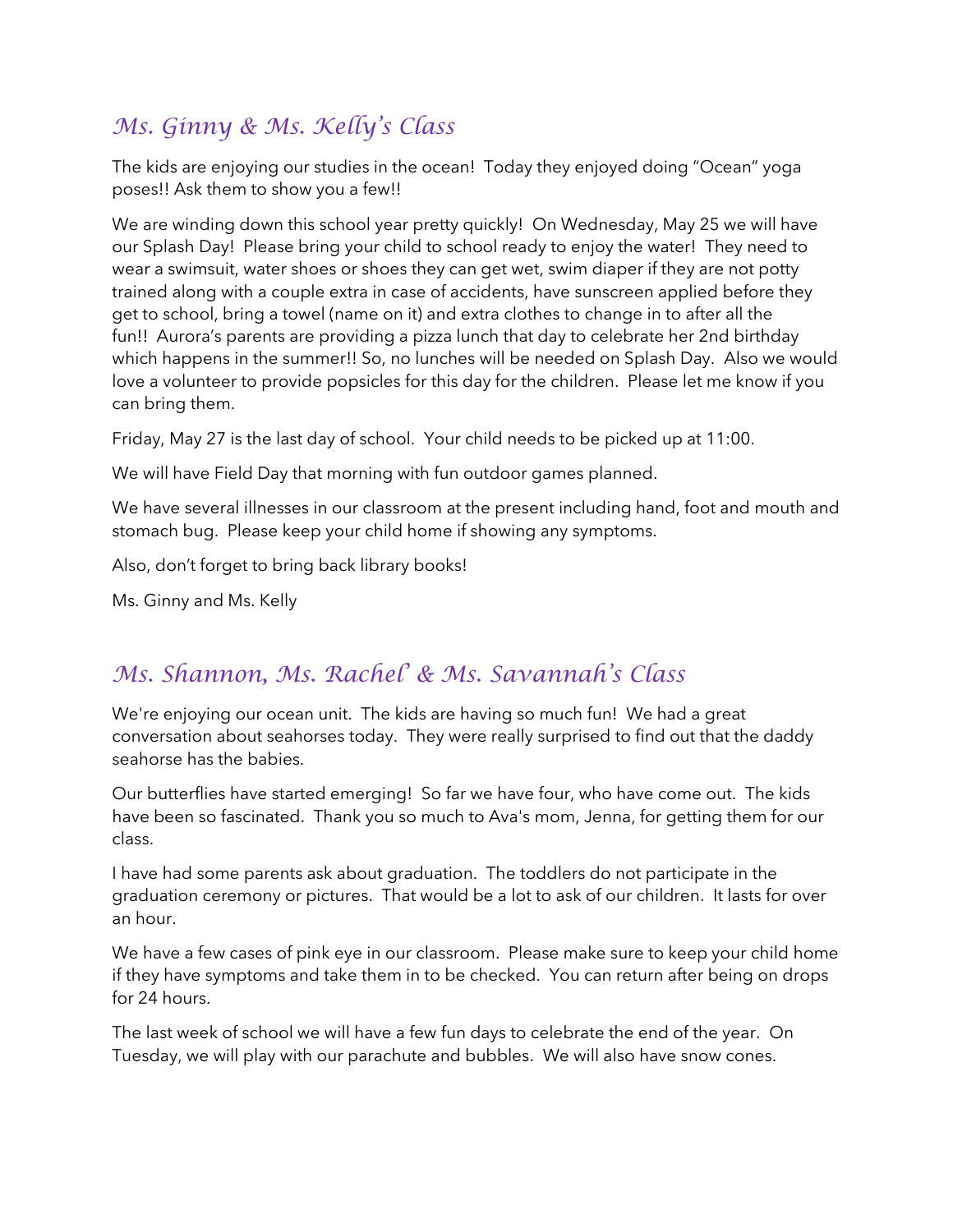We will have a water/swim day on Wednesday. We will have inflatable pools and water tables for the children. If you have a small pool that we can borrow please let me know. We usually try to get a few of the hard plastic ones for the little ones. Kids should come in ready to get wet. Please make sure to send in a bag with a change of clothes and towel. If your child still wears diapers, please bring them in a swim diaper and send in extras. They can come in crocs or water shoes. Make sure to apply sunscreen before they come to school. Please send in a picnic lunch, such as a sandwich and chips.

On Thursday, we usually do a cleaning day. We scrub the chairs and tables with soapy water to get ready to close the classroom down for the summer. Kids should come in ready to get wet. Please make sure to send in a bag with a change of clothes and towel. They can come in crocs or water shoes. We will celebrate Molly's birthday with a special lunch.

That Friday will be a half day. We will dismiss at 11. Please send in a large bag so that we can send all of their belongings home. If you are not planning on attending that day please let me know.

Ms. Shannon, Ms. Rachel, and Ms. Savannah

#### *Ms. Angie, Ms. Sydney, & Ms. Anna Kate's Class*

Hi everyone!!

I hope that you are enjoying the beautiful weather. The children are enjoying the sunshine and all the insects that they are finding on the playground and patio now. It is hard to believe that we only have 8 more school days. We have a lot planned for next week. I wanted to send out a few reminders for the week.

\*\*\*\*Please check around your home and see if any of our readers or library books are hiding out.

\*\*\*\*If your child has a summer birthday and you would like to celebrate it in our class before the school year ends, please let me know.

\*\*\*\*Graduation is next Thursday, May 26th at Shorter College If you have any questions, please let me know.

\*\*\*\*A signup list for graduation pictures has been sent out through the office.

\*\*\*\*Please have your child wear clothes that they can get dirty in on this Friday. We will be cleaning things outside on the patio and water will be involved.

\*\*\*\*We would like to have an outside day next Wednesday, May 25th. Is there anyone who would like to send in water balloons for that day? It would be greatly appreciated.

\*\*\*\*Would anyone like to send in a treat for any day next week? We are having a bug themed week. Again, greatly appreciated.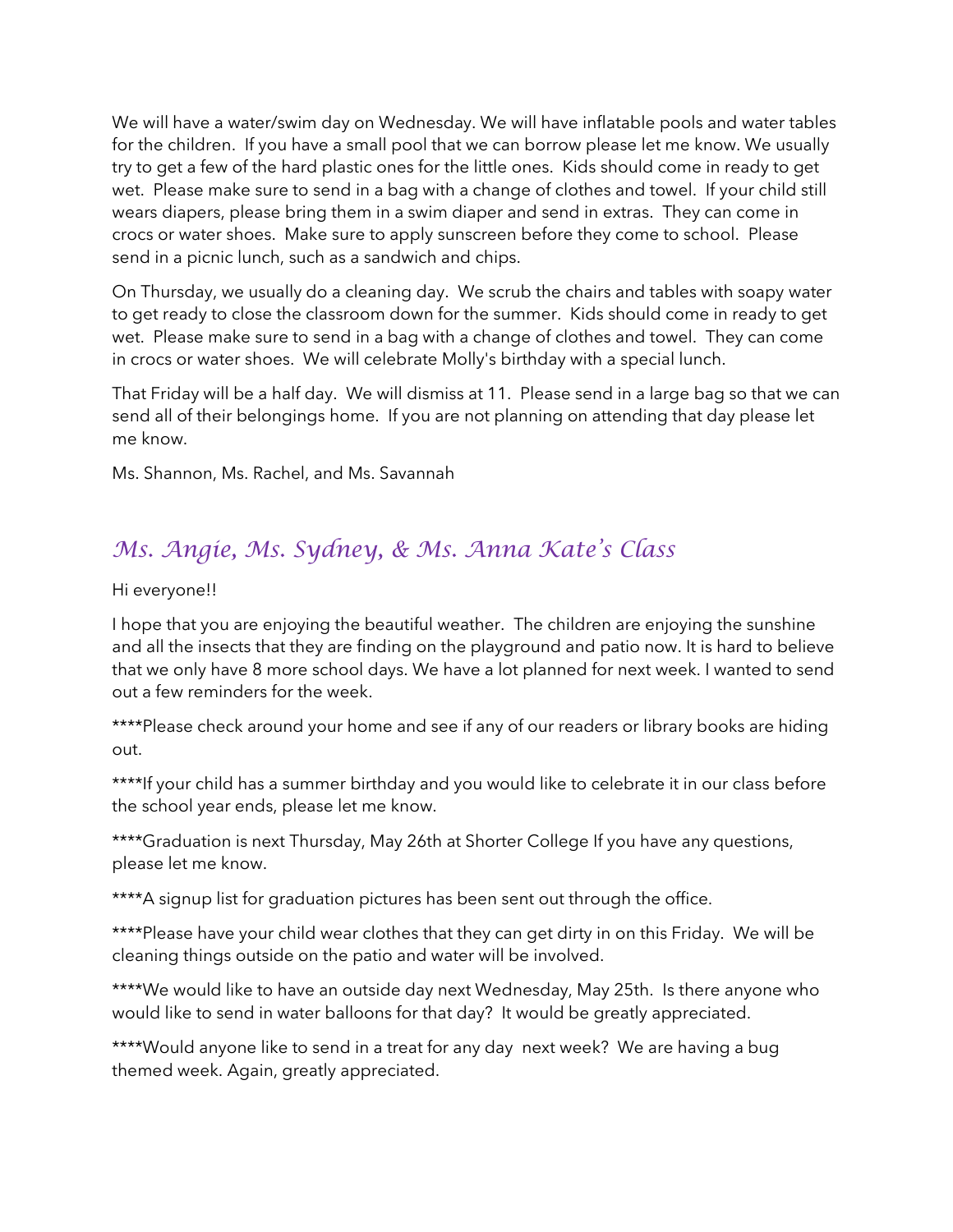\*\*\*\*I still have a couple of time slots available for summer enrichment. Please contact me if you are interested and I can give you more information.

Have a great week!!

Ms. Angie, Ms. Sydney, Ms. Anna Kate

## *Ms. Valerie & Ms. Christina's Class*

Hello,

It's hard to believe that we only have two more weeks of school. We released our painted lady butterflies yesterday! The kids really enjoyed watching the life cycle of the butterfly.

\*\*We will not be checking out library books anymore. Please look at home for any library books and your child's bag. All library books need to be turned in this week! We are thankful for Ms. Carol, our school librarian, and all that she does.

On **Wednesday, May 25th** we will have an outdoor day with the children. We would love if any families could donate self-sealing water balloons.

Birthday Lunches: We will be celebrating several birthday lunches in the next two weeks!

**Wednesday, May 18th**– We will be celebrating Annalise's birthday with chicken tenders, goldfish, applesauce, and a treat.

**Thursday, May 19th-** We will be celebrating Hank's birthday with a pizza lunch.

**Monday, May 23rd** – We will be celebrating Ben's birthday with a pizza lunch.

**Tuesday, May 24th** - Group birthday lunch for summer birthdays.

**Wednesday, May 25th** – Sorren's family will be providing a pizza lunch.

#### **Important Dates Coming Up:**

**Thursday, May 26th** - Graduation for 3rd-year students at Shorter University

**Friday, May 27th -** Last day of school (this will be a half-day)

If you have any questions, please feel free to contact us!

Warm Regards,

Ms. Valerie and Ms. Christina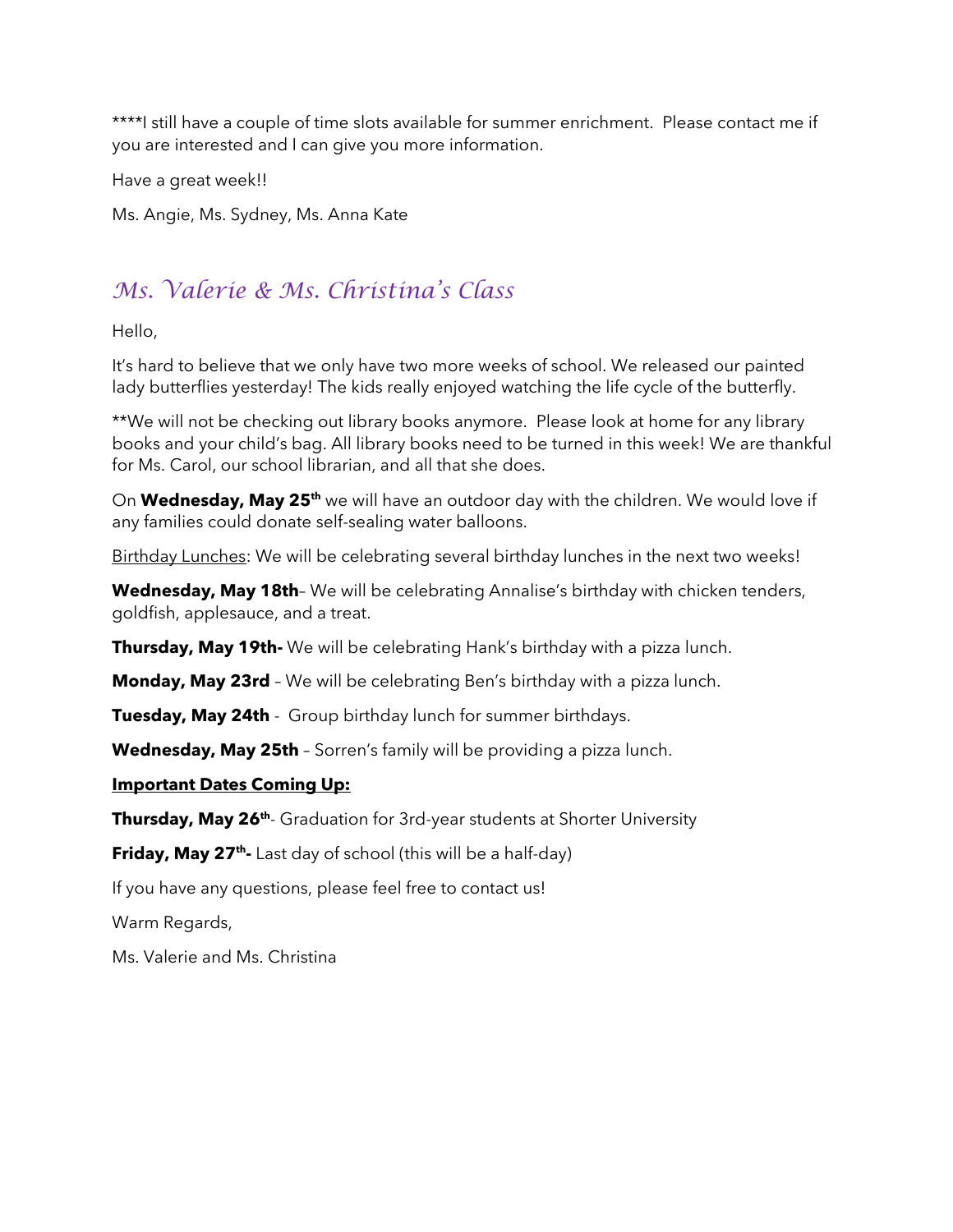#### *Ms. Dolores & Ms. Robin's Class*

We had a fun day using the outdoor classroom on Monday. Our botany studies will continue today- we had so much to do yesterday that we didn't have enough time to complete our fruit dissection activities. Thank you all for sending in fruit; we have a wide variety of fruit to study.

This Friday, May 20<sup>th</sup>, we will celebrate the summer birthdays of Abby and Andrew. We will have chicken nuggets, fruit, and cupcakes. Please send the usual morning snack for your child and anything else that they may need for lunch.

Graduation is Thursday, May 26th at the chapel on the Shorter University campus. All lower elementary students will be performing at graduation. 3rd year girls need to wear white dresses. 3rd year boys should wear khaki pants, a white button-down shirt, and navy blazer. The rest of the students should wear special occasion clothes. Graduation rehearsal is held on Thursday morning at Shorter Chapel. Parents drop children off at rehearsal on that day and drive them home or back to school when we finish. Specific details regarding drop off and pick up times will be forthcoming from the office.

The last day of school will be Friday, May 27th. It will be a half day of school. Students will need to be picked up by 11:30 am

Ms. Robin and Ms. Dolores

#### *Ms. Stefanie's Class*

Thank you to all the drivers who accompanied us on the field trip to the strawberry farm! We had beautiful weather and the students enjoyed their time picking and eating strawberries and strawberry ice cream. Today, we used some of the strawberries to make strawberry parfaits. I think everyone really liked them as there were requests for seconds and thirds!

We are spending more time out in our garden space lately enjoying the beautiful flowers and observing the growth of strawberries, blackberries, tomatoes, peppers, and herbs. We have also had several birds visiting our feeders. The students are happy to be working outdoors at the picnic tables. However, the mosquitoes are also happy the students are outdoors. If your child does not already have bug repellant at school, you're welcome to send some in to try to keep those pesky mosquitoes away. Please make sure your child knows how to use the repellant and label it with their name.

Graduation will be Thursday evening, May 26th. Please be sure to read all the important information from the office regarding this special event. Third year girls need to wear a white dress and third year boys wear khaki pants with a white button-down shirt and navy blazer. This only applies to 3rd year students. The 1st and 2nd year students wear special occasion clothes. We will all be performing a special song together, so please make plans to join us!

Ms. Stefanie